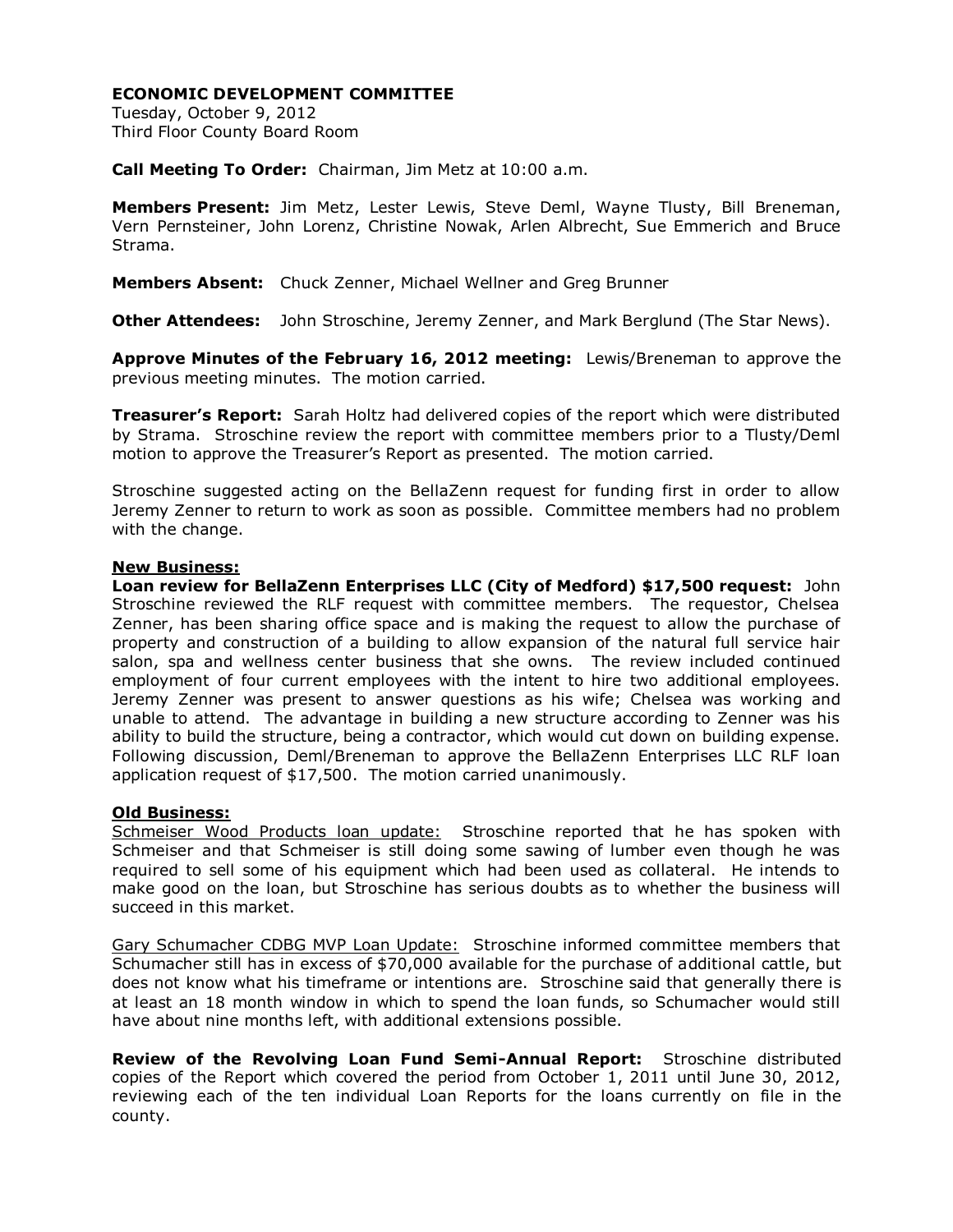**Discuss merging County RLF with Northwest Regional Economic Development Fund:** Arlen Albrecht addressed the Committee, reviewing minutes of two meetings he had attended related to the merging Taylor County, Village of Rib Lake, Village of Gilman and City of Medford RLF funds with other county and municipal RLF funds to be managed by NWRP. There are some advantages and some disadvantages to merging the funds into one regional fund which according to Stroschine is a push by the state not NWRP. The main advantages are the de-federalization of funds which would allow expanded use of the funds if merged and the availability of larger loans with a larger pot of money. The main disadvantages are the loss of local control, extended timeline for issuing loans, and the loss of revenue currently used by municipalities to manage the funds. When questioned members from two of the three Development groups did not think that their respective development groups would prefer the merge with Gilman not certain either way.

Stroschine reported that he will be retiring at the end of 2012 and stated his appreciation for the opportunity to work with Taylor County. Committee gave a round of applause to Stroschine.

The Next Meeting date will be by the call of the chair.

Lewis/Thums to adjourn the meeting at 11:21 a.m. The motion carried.

Bruce P. Strama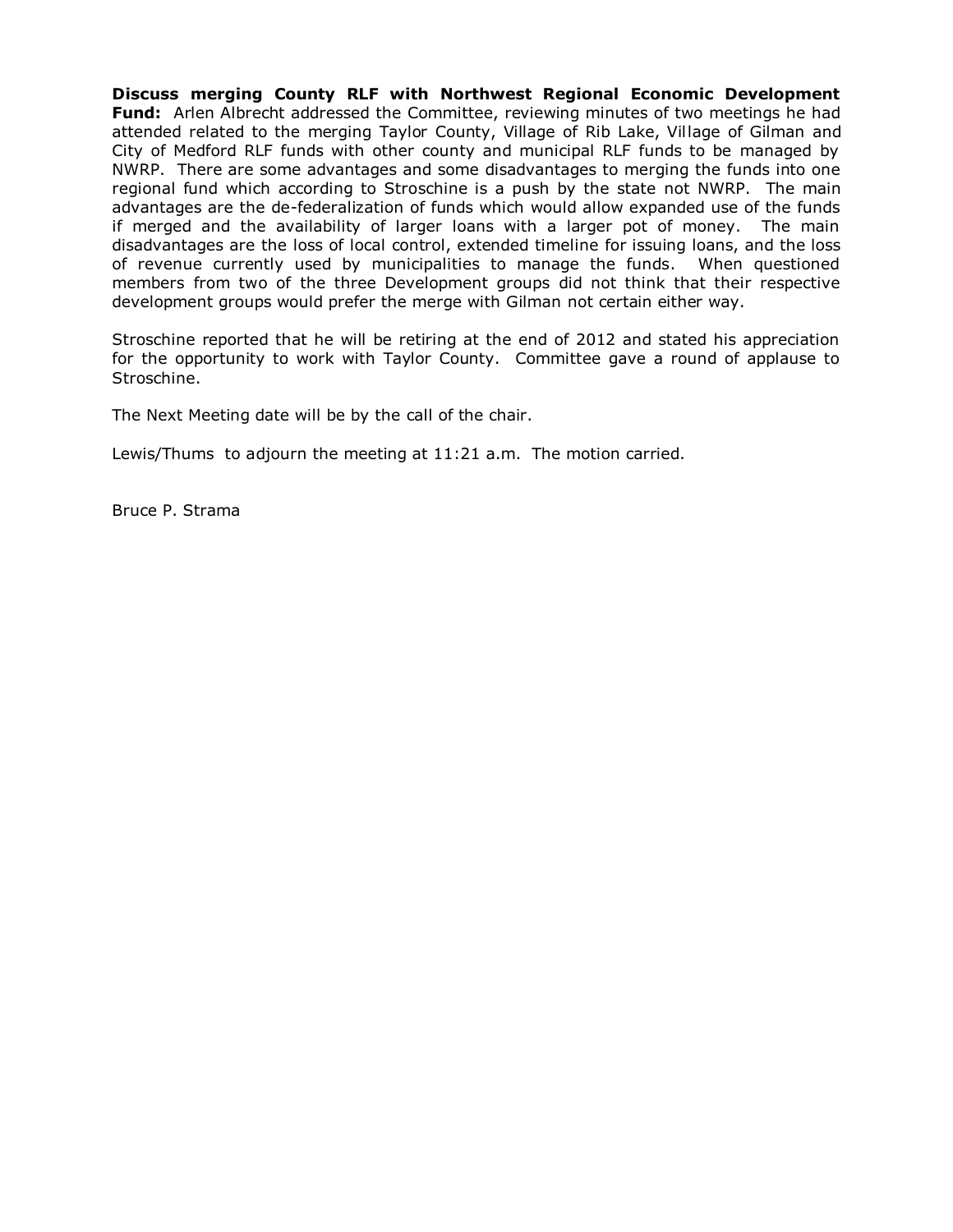## **ECONOMIC DEVELOPMENT COMMITTEE**

Thursday, February 16, 2012 Third Floor County Board Room

**Call Meeting To Order:** Chairman, Jim Metz at 1:02 p.m.

**Members Present:** Jim Metz, Fred Parent, Steve Deml, Lester Lewis, Wayne Tlusty, Bill Breneman, Vern Pernsteiner, John Lorenz, Deb Conway, Arlen Albrecht, Sue Emmerich and Bruce Strama.

**Members Absent:** Michael Wellner and Greg Brunner

**Other Attendees:** John Stroschine, Wayne L indemans, Josh Brent, Steven Mann and Sarah Holtz. Brian Wilson (The Star News) arrived at 1:16 p.m. with Arlen Albrecht arriving at 1:23 p.m.

**Approve Minutes of the July 14, 2011 meeting:** There was no action taken at this time as many members had not received a copy of those minutes.

**Treasurer's Report:** Sarah Holtz distributed copies of the up to date Report on fund and loan status for review by committee members.

**Loan review for J&B Auto LLC (Village of Stetsonville),\$10,000 request:** John Stroschine reviewed the RLF request with committee members. Josh Brent, following Stroschine's summary, addressed the Committee informing them of his tenure at the current business and future plans for the business. According to Brent business has increased dramatically in the past couple months and his plans include hiring an additional fully trained employee by summer. Brent answered several questions posed by the committee related to the business and any future plans. Following discussion, Pernsteiner/Deml to approve the J&B Auto, LLC RLF loan application request of \$10,000. The motion carried unanimously.

**Loan Review for Wisco Stone, LLC (Village of Rib Lake) \$45,000 request:** Stroschine reviewed the RLF request submitted by Wisco Stone, LLC with committee members. Following his review, Steven Mann reported on the growth and future plans for the company along with his personal background. He had also distributed samples of the product for inspection by members. According to Mann the demand for the split or sawn stone is increasing and the availability of the raw material, stones, is not an issue in this area. The company currently has distributors in Wisconsin, Michigan, Indiana, Illinois, Minnesota and the Dakotas, with plans to expand in the future. The company plans to expand following the purchase of the additional equipment listed in the RLF Review, with 10 to 12 employees expected to be on the payroll by May. Wayne Tlusty noted that the company has occupied a structure within the Village of Rib Lake large enough to allow future expansion of the company which is a plus for the village as is the opportunity for additional employment in the area. Following discussion, Tlusty/Lewis to approve the Wisco Stone, LLC loan application request of \$45,000. The motion carried.

**Review of the Revolving Loan Fund Semi-Annual Report:** Stroschine distributed copies of the Report and reviewed each of the eight individual Loan Reports for the loans currently on file in the county with committee members. Seven of the loans are current with only the Schmeiser Wood Products, LLC loan delinquent, though the Janick, LLC monthly payments had been lowered in 2011 for a more affordable loan payment allowing Janick LLC to remain current. Stroschine reported that Schmeiser had filed for bankruptcy and that the loan in all likelihood will be written off in the near future following the completion of the bankruptcy procedure. He also reported that the Gary Schumacher loan approved by the Taylor County Board on September 20*,* 2011 has finally been processed and a check should be issued within the week. The delay in issuance according to Stroschine has been the